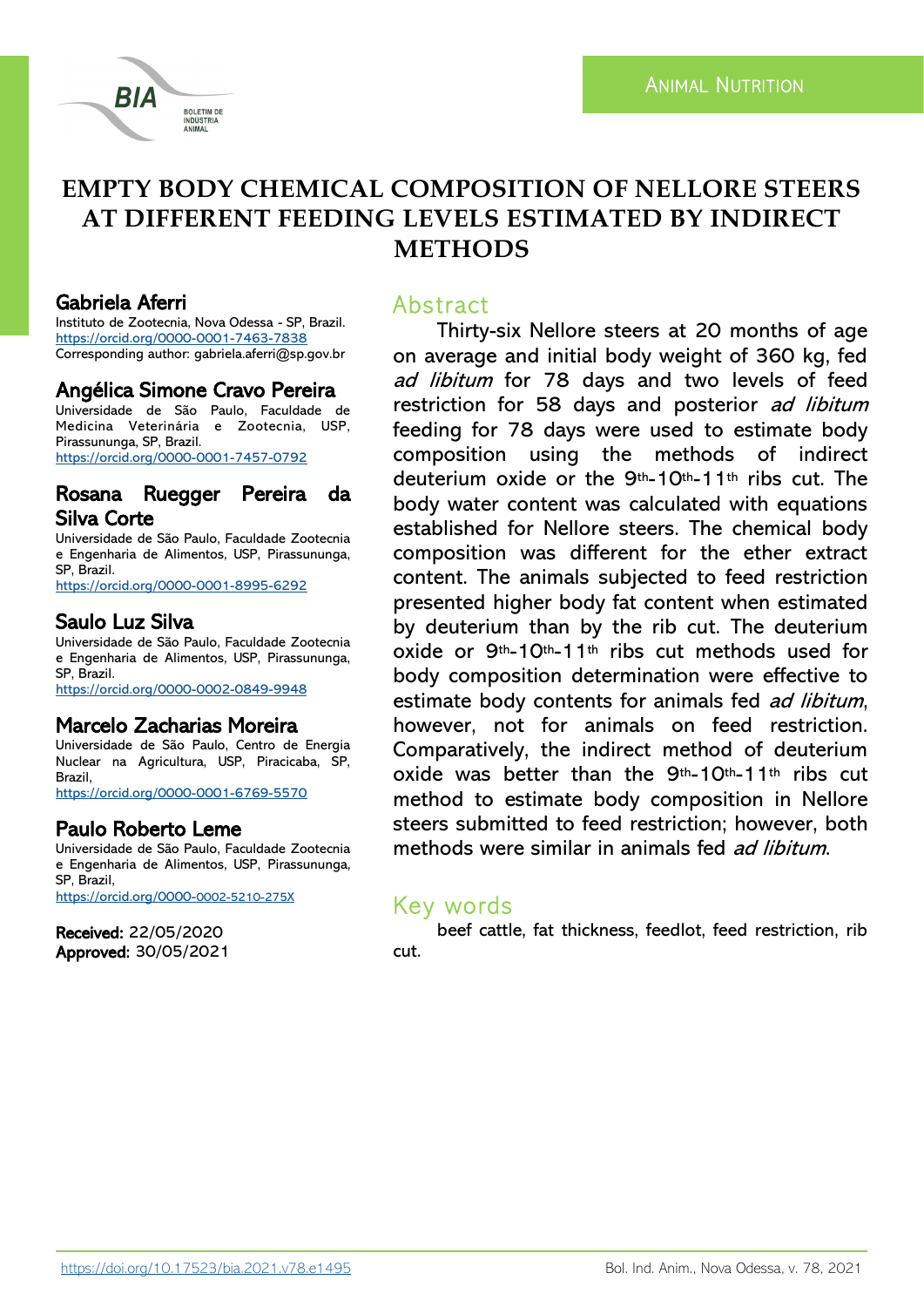#### **INTRODUCTION**

Water, fat, protein, and ash are body components of greatest interest for beef cattle nutrition. These components are distributed in a varied way in body tissues according to different factors and are important in dynamic models to estimate body composition (SILVA et al., 2017).

The use of different methods to know the body composition of animals, mainly in the fattening phase (FONSECA et al., 2017; CASTILHOS et al., 2018), suggests a more appropriate choice for each intended objective (SCHOLZ et al., 2015), using direct or indirect methods.

The most traditional indirect method is the use of 9-10-11<sup>th</sup> ribs, recommended by Hankins and Howes (1946). Many studies have investigated this method and some errors in the estimates were found, although the method has been validated in several circumstances (SILVA et al., 2017; NEVES et al., 2018).

The use of an isotopic marker to track molecules is another indirect method. Deuterium as a substitute for hydrogen in water molecules and has been used in animal studies for different purposes (CHAPMAN et al., 2017; SCHAFF et al., 2017). However, its use is still incipient to determine body constituents for nutritional assessments (GOMES et al., 2012).

For nutrition studies, which do not require knowledge of cut yield or proportion of edible tissues (BARBOSA et al., 2016; CUNNINGHAM et al., 2018), measuring water amount in the empty body may be sufficient to establish the other fractions (CASTILHOS et al., 2018).

Knowing the concentration of main components in the empty body through body water concentration is possible due to relationships between water and other body constituents (NEVES et al., 2018).

Fat is the most variable component in the body. Its distribution is not uniform in the body, varying the deposition location according to the nutritional plan to which the animals were subjected (HANNON and MURPHY, 2019), among other factors, such as weight gain rate, background management, diet type (COX-O'NEILL et al., 2017). Therefore, it becomes easier to express other components in fat -free body or in defatted mass. Relationships between protein and water and between ash and water are constant in dry matter of fat-free empty body (TEIXEIRA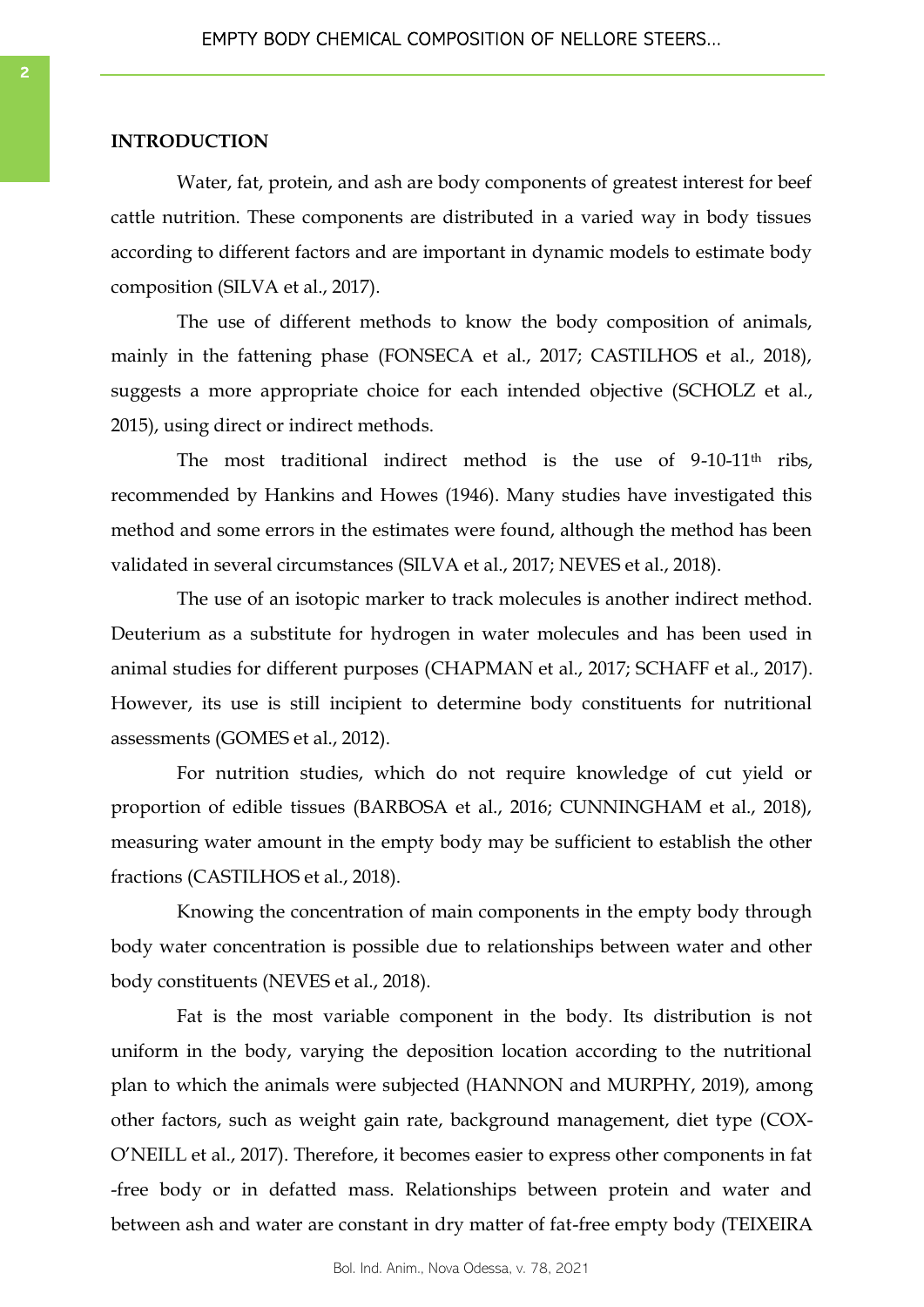et al., 2017).

Based on the premise quantification of water allows knowing other body components effectively, we investigated water concentration by the 9-10-11th rib section and the deuterium oxide dilution methods to use in predetermined equations for Nellore cattle.

This study investigated the suitability of two indirect methodologies to estimate body composition of Nellore steers submitted to feed restriction.

#### **MATERIAL AND METHODS**

All procedures involving animals described in this work comply with the Institutional Animal Care and Use Committee Guidelines of FZEA/USP, under Nº 6706080515.

#### **2.1 Animals and installations**

Thirty-six Nellore steers at 20 months of average age were used to evaluate the body composition after three levels of dry matter intake (DMI) in a completely randomized design with 3 treatments and 12 replications. Animals were allocated in individual pens and submitted to 28 days of adaptation period for management and diet.

#### **2.2 Diet and treatments**

The diet was composed of 20% of sorghum silage and 80% of concentrate (Table 1). After the adaptation period of 28 days, two groups of animals were submitted to feed restriction of 75g DM/kg BW0.75 (T75) and 60g DM/kg BW0.75 (T60) for 58 days. Afterward, all animals received the diet *ad libitum* for 78 days, totaling 136 feedlot days. Another group of animals was fed *ad libitum* for 78 days - TAL treatment.

| Ingredient                    | g/100g |
|-------------------------------|--------|
| Concentrate                   | 80.00  |
| Sorghum silage                | 20.00  |
| Nutrient                      |        |
| Total digestible nutrients    | 76.43  |
| Crude protein                 | 13.62  |
| Metabolizable energy, Mcal/kg | 2.76   |

**Table 1.** Diet composition on dry matter basis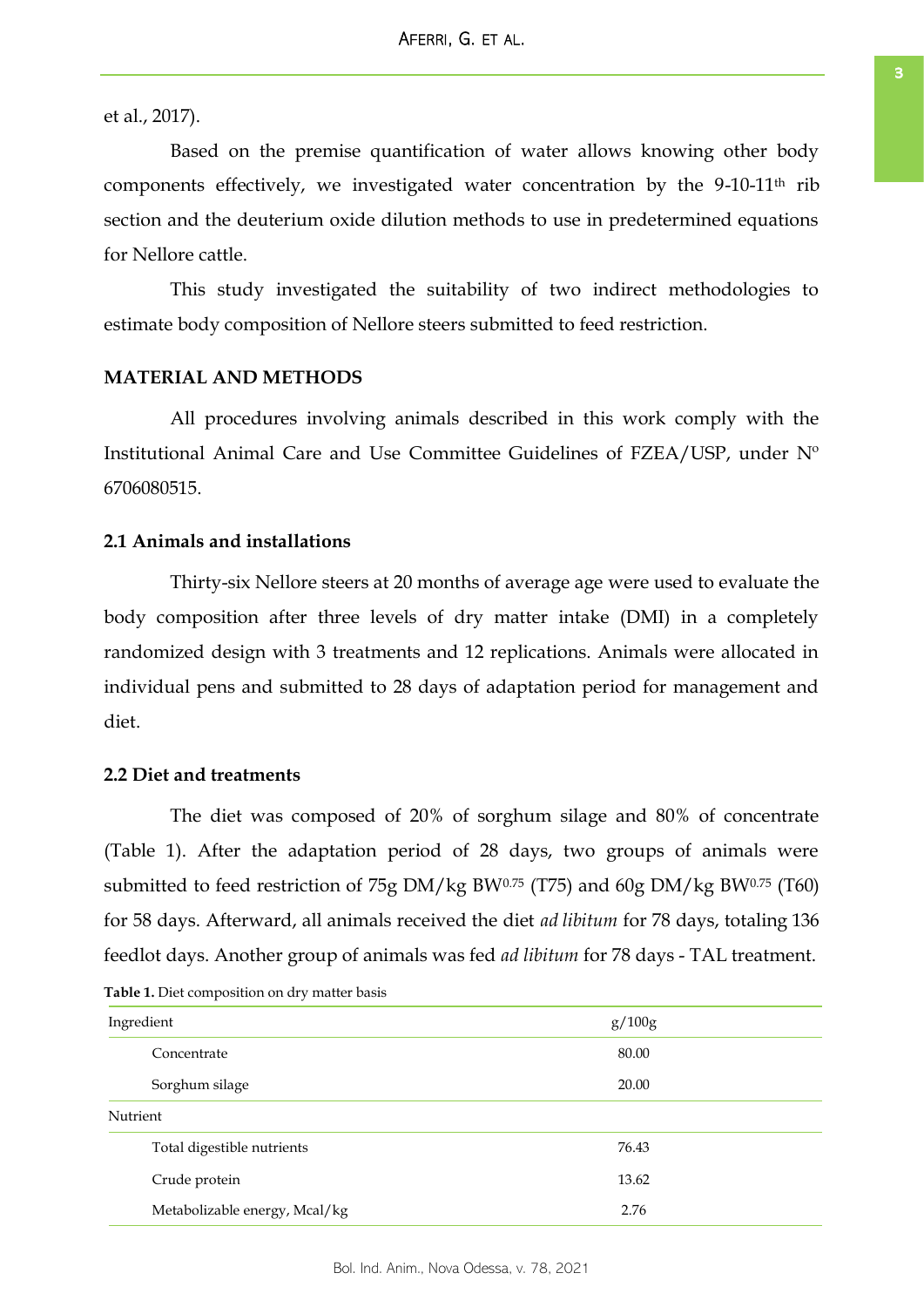#### **2.3 Body composition determinations**

#### *2.3.1 Water by Deuterium oxide*

The body composition was estimated using deuterium oxide after 78 days of *ad libitum* feeding (three days before slaughter) following the methodology described by Leme (1993) through deuterium oxide injection (Sigma D-44501, 99.8% purity, MW 20.03) in the right jugular vein and the amount was calculated based on 0.1g/kg of body weight.

Previously, blood samples were collected in *Vacutainer* 10 ml heparin tubes. Therefore, deuterium oxide was injected into the bloodstream. After administration of deuterium oxide, animals remained grouped without access to food or water. Six hours after administration, a new blood sample was collected in *Vacutainer* 10 ml heparin tubes, refrigerated, transferred to plastic tubes, and stored at -20 °C for posterior analysis.

The deuterium oxide in blood samples was analyzed by mass spectrometry following the methodology described by Coleman et al. (1982) in which water was separated from blood by vacuum distillation, retained in trap at -196 °C, and decomposed by metallic zinc reaction at 500 ºC under vacuum system.

The deuterium space (DS) was calculated as follows:

DS = mg D<sub>2</sub>O Injected / (mg/ml D<sub>2</sub>O Final – mg/ml D<sub>2</sub>O Initial).

In order to estimate chemical composition of empty body of Nellore steers from deuterium space (DS), equations described by Leme (1993) were used to calculate the water content in empty body:

Water (%) = 65.9654 + (0.0977 \* DS) – (0.0909 \* SBW), (R<sup>2</sup> = 0.83 and S<sub>y.x</sub> = 1.33), where SBW: shrunk body weight, DS: deuterium space.

#### *2.3.2 Water by HH section*

After 78 days of feedlot with *ad libitum* feeding, the animals were slaughtered in accordance to Humanitarian Slaughter Guidelines as required by the Brazilian laws.

After slaughter, carcasses were chilled for 24h (0-2  $^{\circ}$ C). Then, a sample from the 9th-10th-11th ribs was collected from the half right of each carcass (HANKINS and HOWE, 1946). Subsequently, rib cuts were frozen and cut into small pieces with an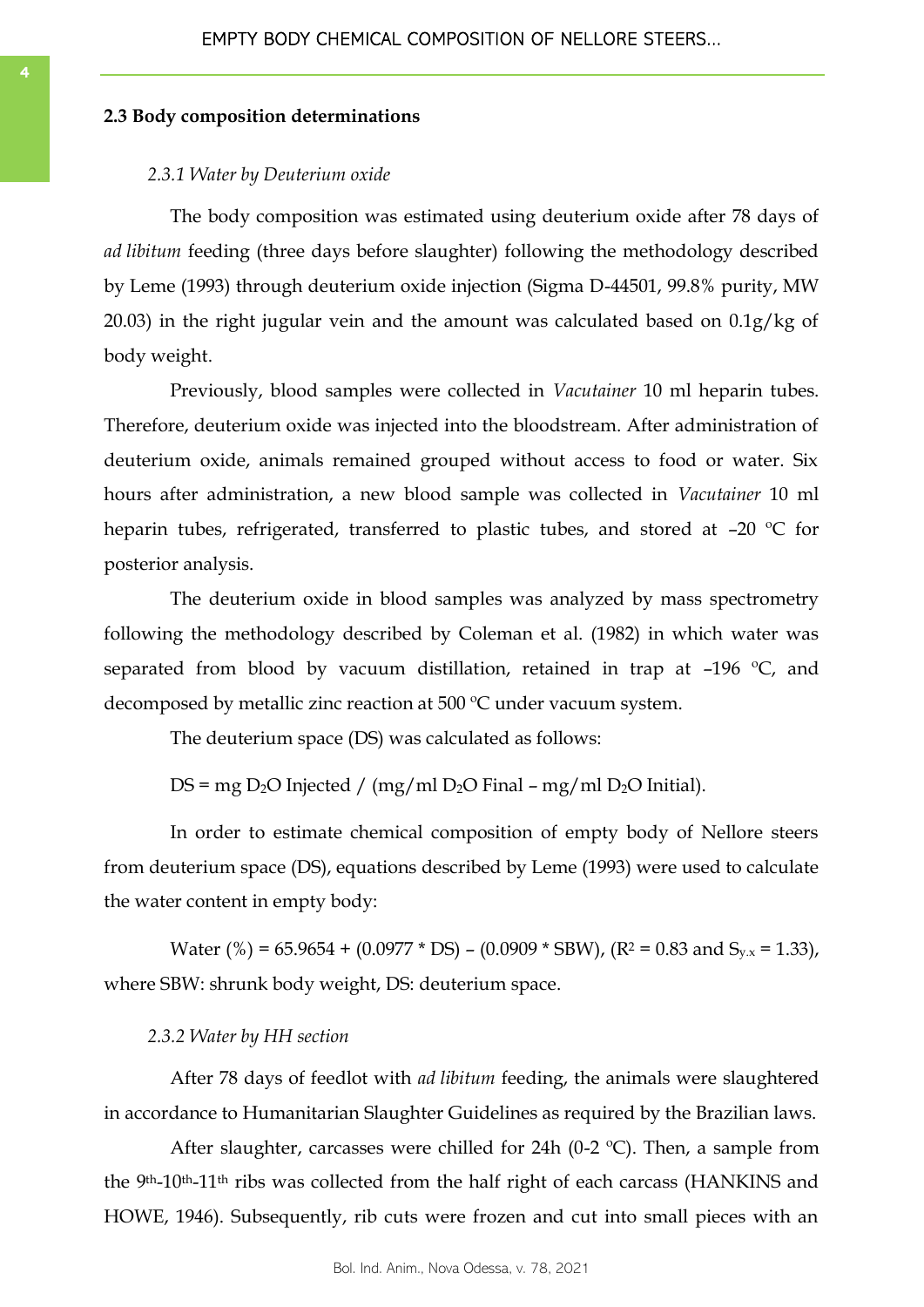electrical saw with tape and ground in a large-scale grinder. Next, sub-samples were lyophilized until a constant weight to obtain the water content in the rib cut.

The water content in empty body (EB) for Nellore steers from rib cut composition was estimated by the equation of Lanna (1988):

% Water EB = 24.1936 + (0.6574  $*$  % Water 9-10-11<sup>th</sup> ribs), (R<sup>2</sup> = 0.91 and S<sub>v.x</sub> = 0.82).

#### *2.3.3 Ether extract*

The ether extract (EE) content in empty body was determined from water content, using an equation described by Leme (1993):

% Ether Extract EB = 93.92968 – (1.27598  $*$  % Water EB), (R<sup>2</sup> = 0.97 and S<sub>y.x</sub> = 0.62).

#### *2.3.4 Protein and ash*

The protein content in the empty body was estimated by the protein and water relationship equal to 0.3009, and ash and water equal to 0.0747, according Leme et al. (1994).

#### *2.3.5 Energy in body weight*

To estimate the energy content in empty body, 9.367 kcal/kg was considered for EE and 5.686 kcal/kg for protein, according to NRC (1996).

#### *2.3.6 Empty body weight*

During slaughter, the visceral content was emptied, washed, and weighted to determine EBW. Kidney, pelvic, and inguinal fat (internal fat) weights were also registered. From slaughter data, an equation was obtained to estimate EBW from SBW.

#### **2.4 Statistical analysis**

The experimental design used was completely randomized with 3 treatments and 12 repetitions. Data were submitted to the variance analysis and treatment means compared by the T Student test. Data were analyzed by the MIXED procedure of SAS software (SAS Institute Inc., Cary, NC, USA) and differences were considered significant at P<0.05.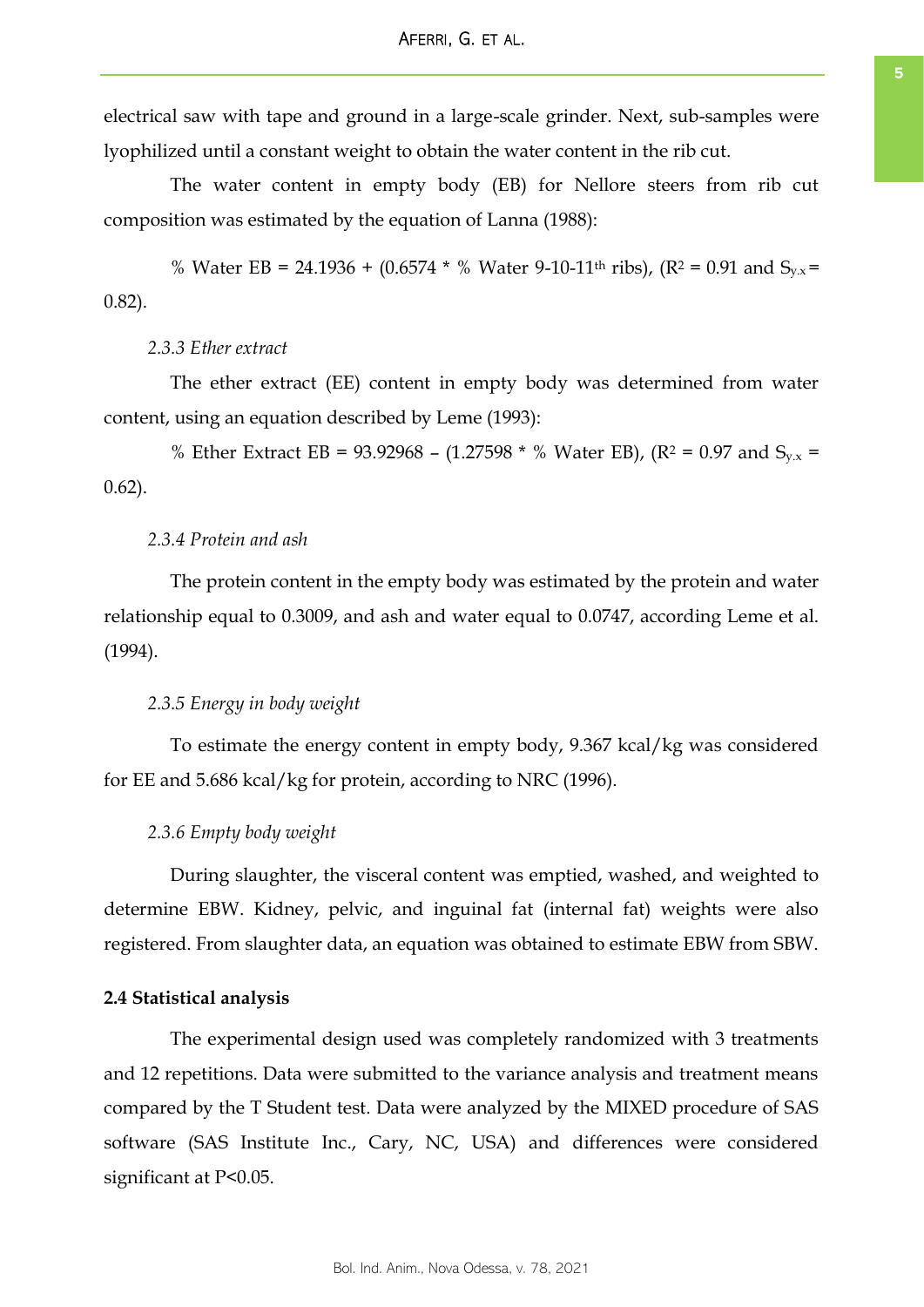#### **RESULTS AND DISCUSSION**

The methods applied considered that determining amounts of water in ribs cut and body water by deuterium was sufficient to estimate other body components, using equations available for Nellore steers (NEVES et al., 2018).

The equation for empty body weight determination was: EBW  $(kg) = -$ 15.74911 + 0.98517  $*$  SBW (kg), (R<sup>2</sup> = 0.96 and S<sub>y,x</sub> = 8.64). No differences were observed for final empty body weight between treatments estimated by the equation or observed by the empty gastrointestinal tract (P=0.98; Table 2). Thus, EBW by equation was used to calculate body composition.

**Table 2**. Descriptive statistics of body weight and carcass traits

| Traits                              | Mean  | SD   | Minimum | Maximum |
|-------------------------------------|-------|------|---------|---------|
| Final shrunk body weight, kg        | 469.2 | 43.6 | 385.0   | 558.0   |
| Empty body weight, kg               | 446.5 | 43.8 | 364.7   | 539.4   |
| Kidney, pelvic and inguinal fat, kg | 12.4  | 3.2  | 7.7     | 19.7    |
| Fat thickness, mm                   | 5.4   | 2.4  | 2.0     | 11.0    |

The subcutaneous fat thickness in carcass was not different in animals subjected to feed restriction or not (Table 3). There was an effect of treatments on internal fat ( $P=0.03$ ) and empty body weight ( $P≤0.01$ ), with greater values for animals on feed restriction when compared to animals fed *ad libitum*.

| Traits                         | Treatments |        |                    | SE   | Р      |
|--------------------------------|------------|--------|--------------------|------|--------|
|                                | <b>T60</b> | T75    | TAL                |      |        |
| Subcutaneous fat thickness, mm | 5.87       | 5.42   | 4.73               | 2.37 | 0.52   |
| Internal fat <sup>1</sup> , kg | 13.22a     | 13.43a | 10.43 <sup>b</sup> | 0.89 | 0.03   |
| Empty body weight, kg          | 458a       | 468a   | 411 <sup>b</sup>   | 17.9 | < 0.01 |

**Table 3**.– Means and standard error (SE) of subcutaneous fat thickness, internal fat, and empty body weight

 $\frac{1}{2}$  Different letters in the same row indicate significant difference. 1Kidney, pelvic, and inguinal fat.

In animals with the same fat thickness at slaughter after feed restriction, differences in intramuscular fat deposit or carcass quality are not expected (REZENDE et al., 2012; COX-O'NEILL et al., 2017). However, metabolic and phenotypic changes are observed in animals due to the combination between the amounts of feed intake (CUNNINGHAM et al., 2018) and the time they were subjected to feeding, affecting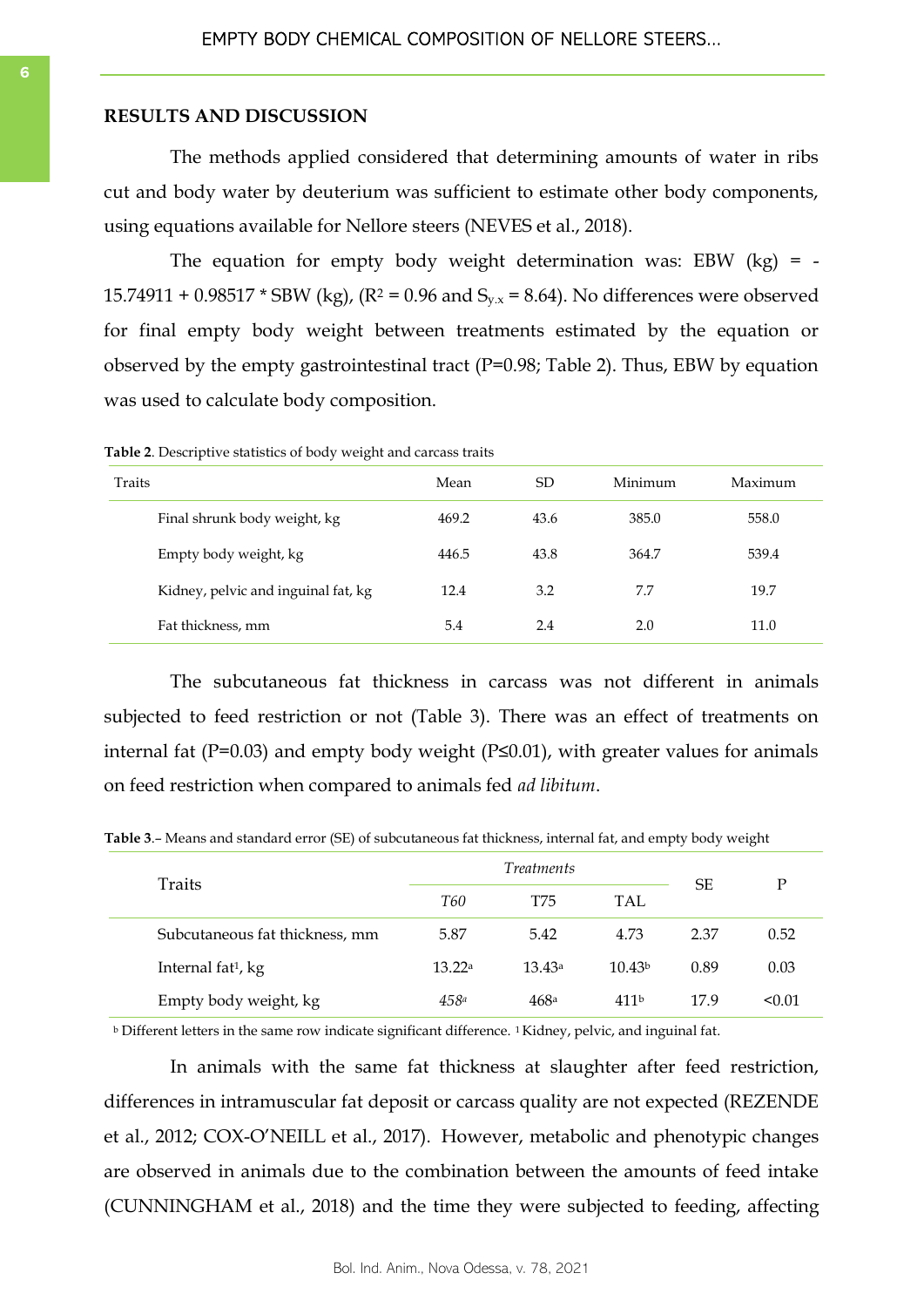partition of fat deposition (HANNON and MURPHY, 2019) more than the weight of empty body, which varied as fat internal, but not as subcutaneous fat.

The percentage or relative composition of body components (Table 4; Figure 1) was different between treatments when evaluated by the deuterium method (P<0.01), differing from the estimate by the rib cut method  $(P=0.11)$ .

**Table 4**. Means ± standard errors (SE) of percentage composition of empty body weight determined by deuterium oxide  $(D_2O)$  or 9-10-11<sup>th</sup> ribs cut

| Traits                  |                               | <i>Treatments</i>             |                               |  |  |  |
|-------------------------|-------------------------------|-------------------------------|-------------------------------|--|--|--|
|                         | <b>T60</b>                    | <b>T75</b>                    | TAL                           |  |  |  |
| Water                   |                               |                               |                               |  |  |  |
| $D_2O$                  | 54.6±0.56bB                   | $54.3 \pm 0.56$ <sup>bB</sup> | 58.1±0.58 <sup>aA</sup>       |  |  |  |
| $9-10-11$ <sup>th</sup> | 59.4±0.56 <sup>aA</sup>       | 58.6±0.56 <sup>aA</sup>       | 58.1±0.58 <sup>aA</sup>       |  |  |  |
| Ether extract           |                               |                               |                               |  |  |  |
| $D_2O$                  | 24.9±0.77aA                   | $25.4 \pm 0.77$ <sup>aA</sup> | $20.0 \pm 0.80$ <sup>bA</sup> |  |  |  |
| $9-10-11$ <sup>th</sup> | $18.3 \pm 0.77$ <sup>aB</sup> | $19.4 \pm 0.77$ <sup>aB</sup> | $20.1 \pm 0.80$ aA            |  |  |  |
| Protein                 |                               |                               |                               |  |  |  |
| $D_2O$                  | $16.4 \pm 0.17$ bB            | $16.3 \pm 0.17$ bB            | $17.5 \pm 0.17$ aA            |  |  |  |
| $9-10-11$ <sup>th</sup> | $17.9 \pm 0.17$ aA            | $17.6 \pm 0.17$ aA            | $17.5 \pm 0.17$ aA            |  |  |  |
| Ash                     |                               |                               |                               |  |  |  |
| $D_2O$                  | $4.1 \pm 0.04$ bB             | $4.1 \pm 0.04$ <sub>bB</sub>  | $4.3 \pm 0.04$ <sub>bA</sub>  |  |  |  |
| $9-10-11$ <sup>th</sup> | $4.4 \pm 0.04$ aA             | $4.4 \pm 0.04$ <sub>aA</sub>  | $4.3 \pm 0.04$ aA             |  |  |  |
| Energy (Mcal/kg)        |                               |                               |                               |  |  |  |
| $D_2O$                  | $3.2 \pm 0.06$ <sub>a</sub> A | $3.3 \pm 0.06$ <sub>aA</sub>  | $2.9 \pm 0.06$ bA             |  |  |  |
| $9-10-11$ <sup>th</sup> | $2.7 \pm 0.06$ <sup>aB</sup>  | $2.8 \pm 0.06$ <sub>aB</sub>  | $2.9 \pm 0.06$ <sup>aA</sup>  |  |  |  |

a,b Different letters in the same row indicate significant difference (P<0.05). A,B Different letters at the same column indicate significant difference (P<0.05)



**Figure 1.** Relationship of empty body components (%) obtained by the deuterium or rib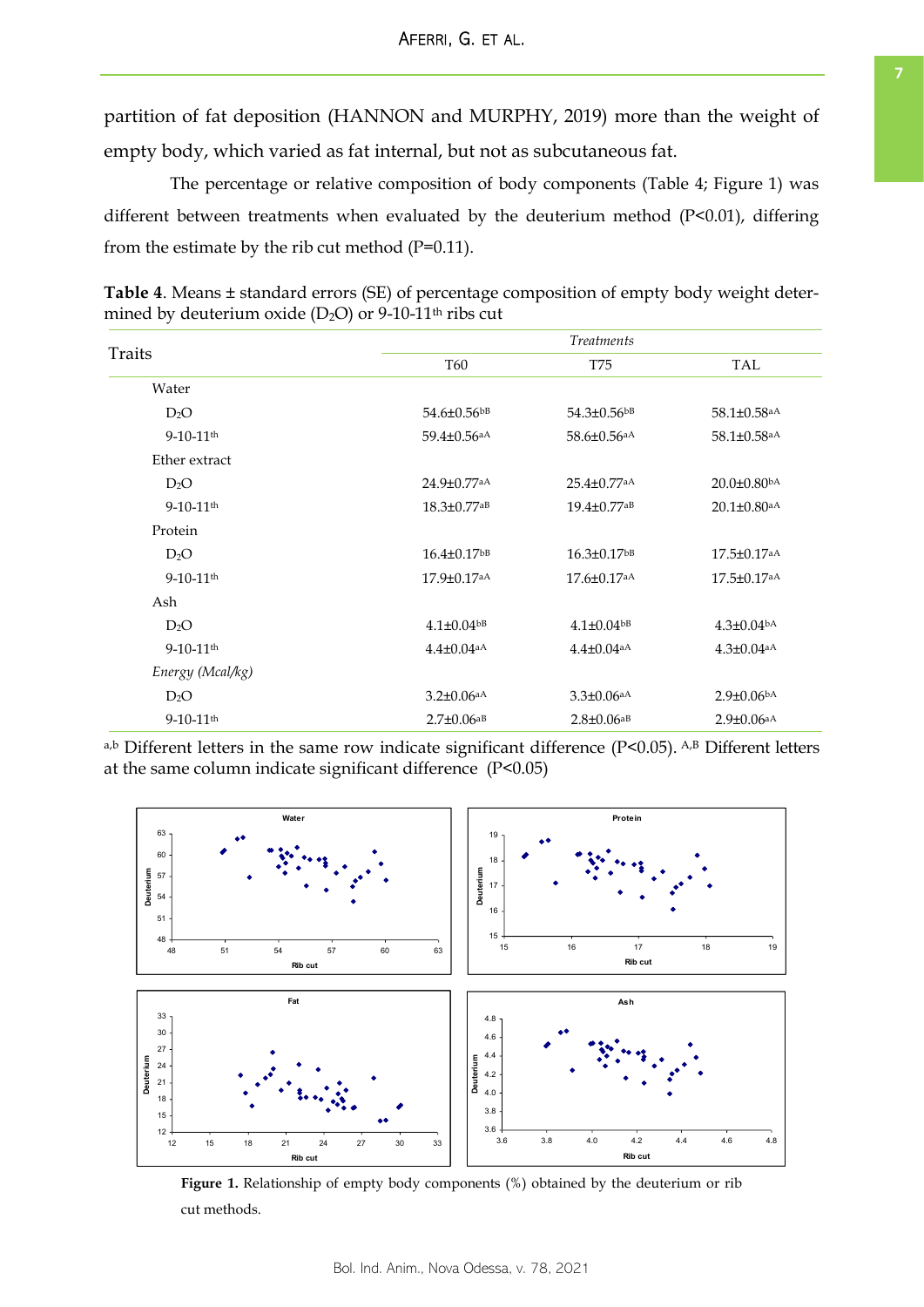Body composition obtained by section of 9-10-11<sup>th</sup> ribs cut or deuterium space was the same for animals fed *ad libitum*; however, not for the other two groups with feed restriction. Thus, indirect methods may not identify body composition in the same way, because metabolism during fasting is influenced by the level of nutrition in the previous period, altering the expected body and weight gain composition (HANNON and MURPHY, 2019).

The differential response to nutritional plane by carcass and non-carcass tissues possibly explains some of the inconsistencies in the literature concerning nutritional modification of body composition at a constant weight (HANNON and MURPHY, 2019). In this sense, the data obtained with the deuterium method remained closer to the expected body composition for animals on feed restriction followed by re-alimentation (T60 and T75), because in this condition, internal fat deposition was greater.

Biological responses of each animal to feed restriction vary according to the level of sub-nutrition and posterior re-alimentation as well as the stage of animal development (CUNNINGHAM et al., 2018). In these cases, indirect methods that use carcass composition or subcutaneous fat may not identify these changes in fat deposition, explaining the divergence in literature data (NEVES et al., 2018; CASTILHOS et al., 2018).

Energy concentration and body composition of animals at the end of *ad libitum* feeding period was determined both by the deuterium method and by the section of  $9<sup>th</sup>$ -10<sup>th</sup>-11<sup>th</sup> ribs cut (Figure 2).

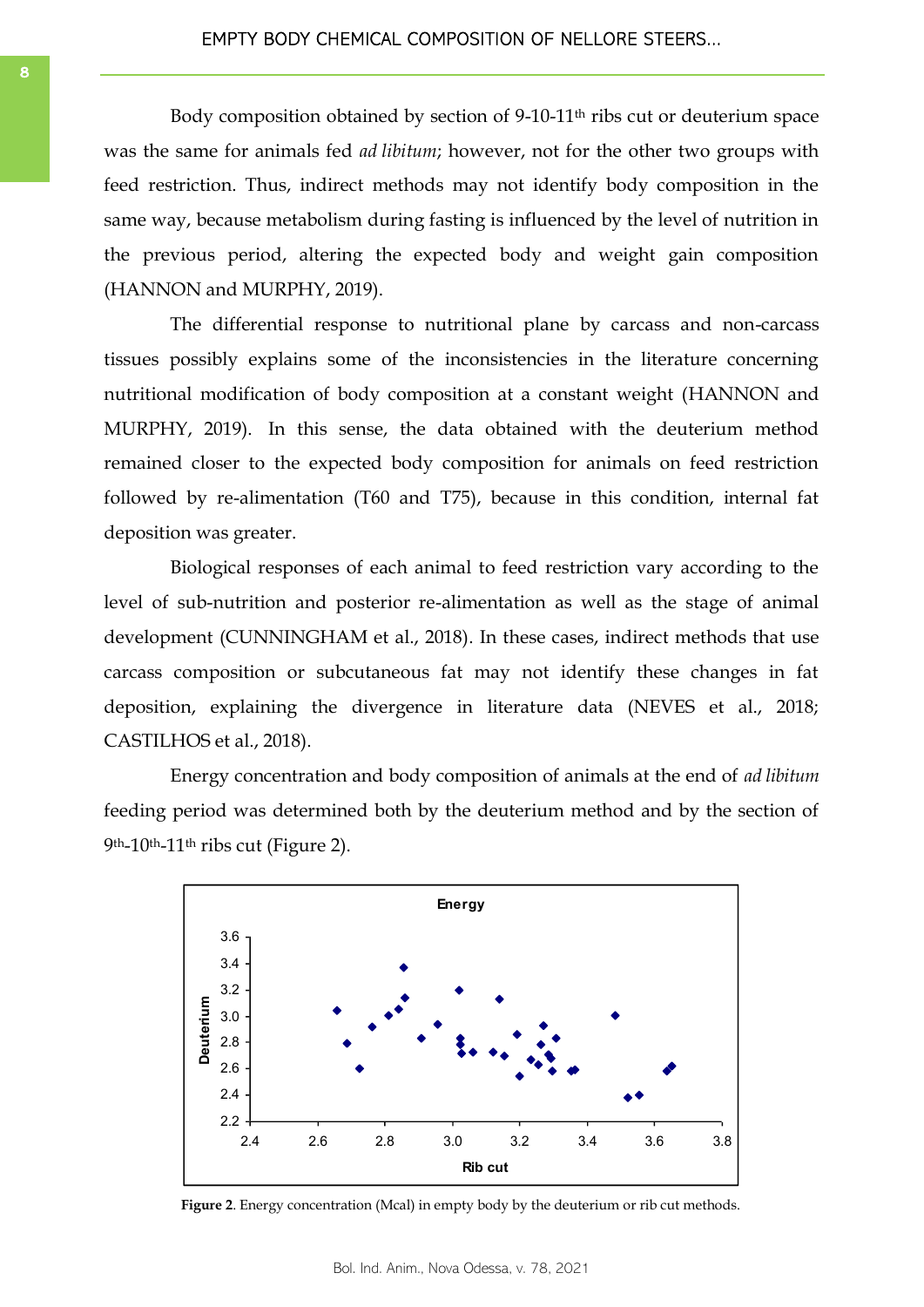The weight of chemical components of empty body weight was estimated in a different way by deuterium or rib cut, with higher values for all traits when estimated by rib cut (Figure 3).



**Figure 3.** Chemical components (kg) of empty body weight by the deuterium or rib cut methods.

The methods used in this study differ for water, protein, and ash in empty body (P<0.01), although differences were not observed between treatments for these characteristics (P=0.15). The chemical body composition presented interaction (P<0.01) between treatments and methods only for the EE content (Figure 3). The methods showed difference for the EE content in the treatments subjected to feed restriction  $(P<0.01)$ , however, there was no difference for the *ad libitum* feeding treatment (P=0.76).

The fat free empty body composition is constant, especially in animals that reached chemical maturity (NRC, 1996) and could be an equilibrium indicator of these traits, confirming the applicability of the method used. In our study, we verified the same constancy in the percentage of these elements, regardless of animals on feed restriction or on *ad libitum* feeding, with 80.1% for protein and 19.9% for ash in fat-free dry matter of empty body.

The normal growth pattern is evidenced by the fat and protein net synthesis and the extent that nutrition alters the "normal" pattern needs investigation. The increased efficiency during re-alimentation may have a connection with the change in carcass composition (COX-O'NEILL et al., 2017). In this study, animals subjected to feed restriction presented higher fat content in the body when estimated by deuterium (P<0.01), which was not verified with the estimate from the rib cut method (P=0.34).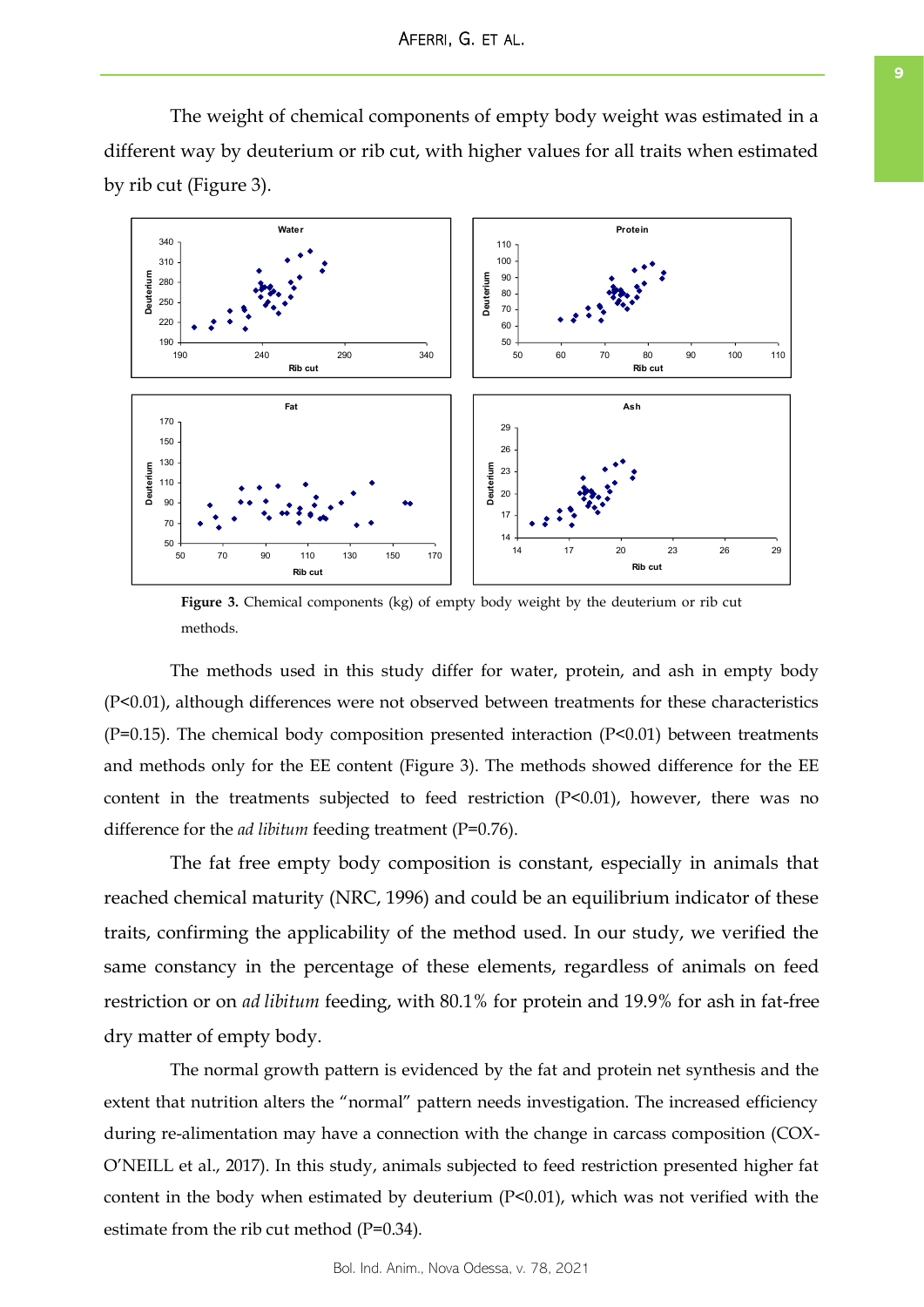The method of body composition prediction by water content in the rib cut was effective to determine body composition using data from the treatment without feed restriction, as different body fractions in percentage presented similar values when estimated by the deuterium or rib cut methods.

Therefore, comparison of estimates from both methods showed difference for data regarding the treatments of feed restriction, where values obtained by deuterium oxide were better adjusted to the conditions of animals subjected to compensatory gain and presented higher internal fat (P<0.05) at slaughter, despite the similarity observed for subcutaneous fat thickness in the treatments.

In the experimental conditions of this study, both deuterium oxide and 9th-10th -11th ribs cut methods used to estimate empty body chemical composition produced similar results for animals fed *ad libitum*; nevertheless, not for animals subjected to feed restriction, which showed no continuous growth. In this case, composition estimated by deuterium oxide was more consistent with the nutritional plane and could be used in situations where slaughter is not applicable (CASTILHOS et al., 2018).

Therefore, there is a need for models to know body composition that take into account physiological changes in the growth of animals caused by different nutritional conditions to which they were subjected (TEIXEIRA et al., 2017).

#### **CONCLUSIONS**

Comparatively, the indirect method of deuterium oxide was better than 9th-10th-11th ribs cut method to estimate body composition in Nellore steers subjected to feed restriction; however, the methods were similar for animals fed *ad libitum*.

#### **ACKNOWLEDGMENTS**

The authors thank the Fundação de Amparo à Pesquisa do Estado de São Paulo (FAPESP, Brazil) for providing the financial support to the project.

#### **REFERENCES**

BARBOSA, F.A.; BICALHO, F.L.; GRAÇA, D.S.; MAIA FILHO, G.H.B.; AZEVEDO, H.O.; LEÃO, J.M.; ANDRADE JÚNIOR, J.M.C. Ganho compensatório no desempenho e eficiência econômica de novilhos Nelore submetidos a diferentes regimes alimentares. **Arquivo Brasileiro de Medicina Veterinária e Zootecnia,** v.68, p.182-190, 2016.<http://dx.doi.org/10.1590/1678-4162-8212>

CASTILHOS, A.M.; FRANCISCO, C.L.; BRANCO, R.H.; BONILHA, S.F.M.;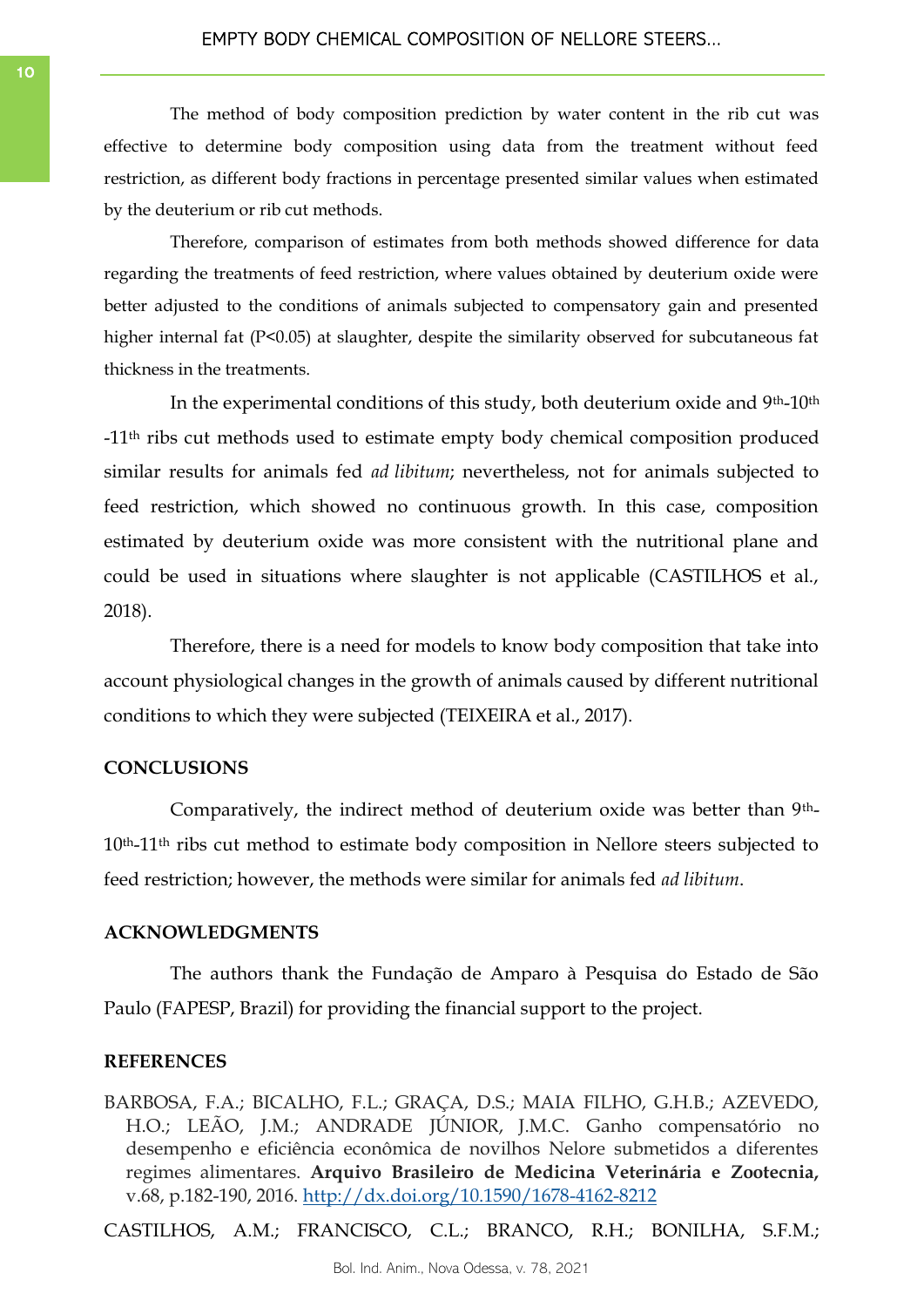MERCADANTE, M.E.Z.; MEIRELLES, P.R.L.; PARIZ, C.M.; JORGE, A.M. In vivo ultrasound and biometric measurements predict the empty body chemical composition in Nellore cattle. **Journal of Animal Science**, v.96, p.1678–1687, 2018. <https://doi.org/10.1093/jas/sky081>

- CHAPMAN, C.E.; WILKINSON, P.S.; MURPHY, M.R.; ERICKSON, P.S. Technical note: Evaluating nuclear magnetic resonance spectroscopy for determining body composition in Holstein dairy calves using deuterium oxide dilution methods. **Journal of Dairy Science**, v.100, p.2807-2811, 2017. [https://doi.org/ 10.3168/jds.2016-11888](https://doi.org/%2010.3168/jds.2016-11888)
- COLEMAN, M.L.; SHEPERD, T.J.; DURHAM, J.J.; ROUSE, J.E.; MOORE, G.R. Reduction of water with zinc for hydrogen isotope analysis. **Analytical Chemistry**, v.54, p.993-995, 1982.<https://doi.org/10.1021/ac00243a035>
- COX-O'NEILL, J.L.; HALES, K.E.; ULMER, K.M.; RASBY, R.J.; PARSONS, J.; SHACKELFORD, S.D.; FREETLY, H.C.; DREWNOSKI, M.E. The effects of backgrounding system on growing and finishing performance and carcass characteristics of beef steers. **Journal of Animal Science,** v.95, p.5309–5319, 2017. <https://doi.org/10.2527/jas2017.1934>
- CUNNINGHAM, H.C.; CAMMACK, K.M.; HALES, K.E.; FREETLY, H.C.; LINDHOLM-PERRY, A.K. Differential transcript abundance in adipose tissue of mature beef cows during feed restriction and realimentation. **PLoS ONE,** v.13, e0194104, 2018.<https://doi.org/10.1371/journal.pone.0194104>
- FONSECA, M.A.; TEDESCHI, L.O.; VALADARES FILHO, S.C.; PAULA, N.F.; VILLADIEGO, F.A.C.; SILVA JUNIOR, J.M.; ABREU, D.C.; CHIZZOTTI, M.L. Assessment of body fat composition in crossbred Angus × Nellore using biometric measurements. **Journal of Animal Science,** v.95, p.5584–5596, 2017. [https://](https://doi.org/10.2527/jas2017.1840) [doi.org/10.2527/jas2017.1840](https://doi.org/10.2527/jas2017.1840)
- GOMES, R.C.; SAINZ, R.D.; SILVA, S.L.; CESAR, M.C.; BONIN, M.N.; LEME, P.R. Feedlot performance, feed efficiency reranking, carcass traits, body composition, energy requirements, meat quality and calpain system activity in Nellore steers with low and high residual feed intake. **Livestock Science**, v.150, p.265–273, 2012. <http://dx.doi.org/10.1016/j.livsci.2012.09.012>
- HANKINS, O.G.; HOWE, P.E. **Estimation of the composition of beef carcasses and cuts**. Washington, USDA (Tech. Bulletin, 926), 1946.
- HANNON, B.M. and MURPHY, M.R. Progressive limit feeding to maximize profit in the feedlot. **Journal of Animal Science**, v.97, p.1600–1608, 2019. [https://](https://doi.org/10.1093/jas/skz027) [doi.org/10.1093/jas/skz027](https://doi.org/10.1093/jas/skz027)
- LANNA, D.P.D. **Estimativa da composição química do corpo vazio de tourinhos nelore através da gravidade específica da carcaça e da composição química de cortes da costela**. 131p. Dissertação (Mestrado) - Escola Superior de Agricultura "Luiz de Queiroz", Universidade de São Paulo, 1988. [https://doi.org/10.11606/](https://doi.org/10.11606/D.11.2019.tde-20191218-114829) [D.11.2019.tde-20191218-114829](https://doi.org/10.11606/D.11.2019.tde-20191218-114829)
- LEME, P.R. **Estimativa da composição química corporal de novilhos Nelore através do espaço de deutério**. 78p. Tese (Doutorado) – Faculdade de Ciências Agrárias e Veterinárias, Universidade Estadual Paulista "Júlio de Mesquita Filho", 1993.